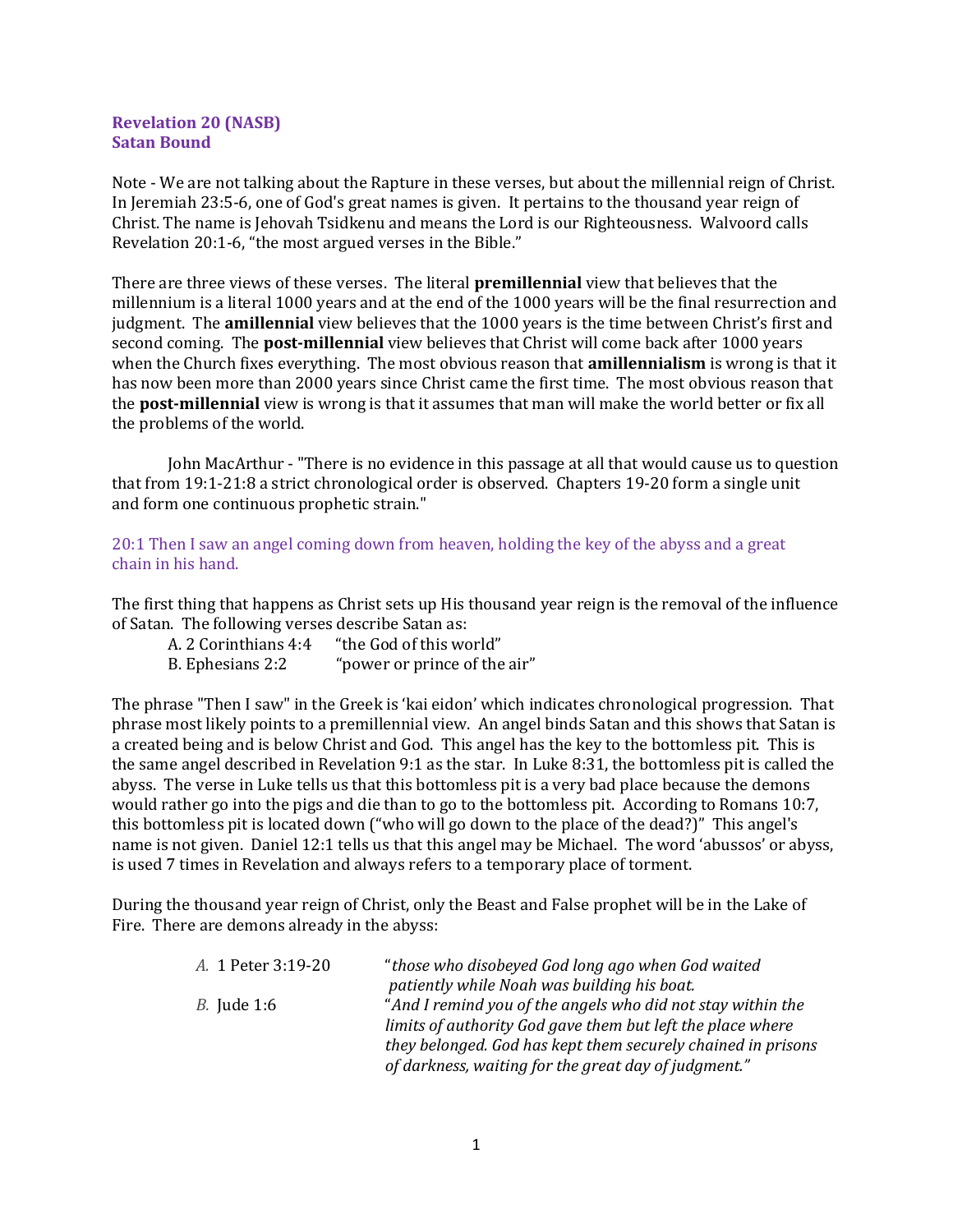The angel has the authority to open the gate, as well as lock the gate behind him. This is a prestigious angel.

20:2 And he laid hold of the dragon, the serpent of old, who is the devil and Satan, and bound him for a thousand years; 3 and he threw him into the abyss, and shut it and sealed it over him, so that he would not deceive the nations any longer, until the thousand years were completed; after these things he must be released for a short time.

Four names are given for the adversary. They are the dragon, the serpent of old, the devil and Satan. Satan is called ''the dragon" 12 times in Revelation. The Greek word for "devil" is 'diablos'. The word 'diablos' is translated as "slanderer" in 1 Timothy 3:11 (Not NIV). It translated in 2 Timothy 3:3 as slanderous. Devil is translated as slanderer in Titus 2:3. Satan is a Hebrew word. the Greek name is 'Satanas'. The word "Satan" or its Greek counterpart is used 53 times in the Bible. Devil means "slanderer" but Satan means adversary.

Satan is bound for 1000 years. During this time he will have no influence over people. The exact length of time is mentioned 6 times in Revelation chapter 20. For the **amillennial** view or the **post**millennial view to be correct, the number 1000 must be figurative opposed to literal. Both amillennialists and post-millennialists believe that Satan is already bound in the pit. We should take the thousand year reign as a literal thousand years because throughout the Bible there are literal times. This time a number is used which has always meant that it is a literal time. In Revelation 20:3, the phrase or term "a little while or short time" is used to describe an unspecified length of time. Revelation 20:8 uses the phrase "sand on a seashore or a nonspecific time".

For the amillennialists and post-millennialists to be correct, the earth will need to get better and better but 2 Timothy 3:1 tells us that the last days will be difficult or terrible times. Matthew 24:38- 39 says "38 For as in those days before the flood they were eating and drinking, marrying and giving in marriage, until the day that Noah entered the ark, 39 and they did not understand until the flood came and took them all away; so will the coming of the Son of Man be." God will destroy all the people on the earth, just as He did in the days of Noah. The sequence between the angel and the devil in these two verses are – the angel seized the devil, he bound him, cast him into the bottomless pit, shut him up and set a seal over the only exit. Knowing that this is a literal time period, 2 Peter 3:8 can only be referring to the one thousand year reign of Christ. 2 Peter 3:8 and Psalm 90:4 tell us that the 6 x 24 hours days "represent" the time of man's rule on God's timetable. God created everything in 6 days and then rested. If you think about it, man's rule has lasted 6 times 1000 years and God will rest during the 1000 year reign of Christ, so Genesis 2:2 is most likely referring to the thousand year reign of Christ.

"Is this a literal transaction? Certainly, it is. The battle is literal; the taking of the Beast and the False Prophet is literal; the slaying of the kings and their armies is literal; Satan is literal, and his binding must be equally literal. It will not resolve itself into anything else." (Theologian Joseph Seiss)

Satan is not the first fallen angel to be chained that is referred to in Jude 1:6. The phrase "that he should deceive the nations no more" tell us that Satan has only one tactic and that is deception. 1 Peter 5:8 proves that millennialists and post-millennialists are wrong because it says he is now prowling and seeking and they say that Satan has been bound already. 1 Peter 5:8 says "Be of sober spirit, be on the alert. Your adversary, the devil, prowls around like a roaring lion, seeking someone to devour." The following verse tells us that King David will reign with Jesus during the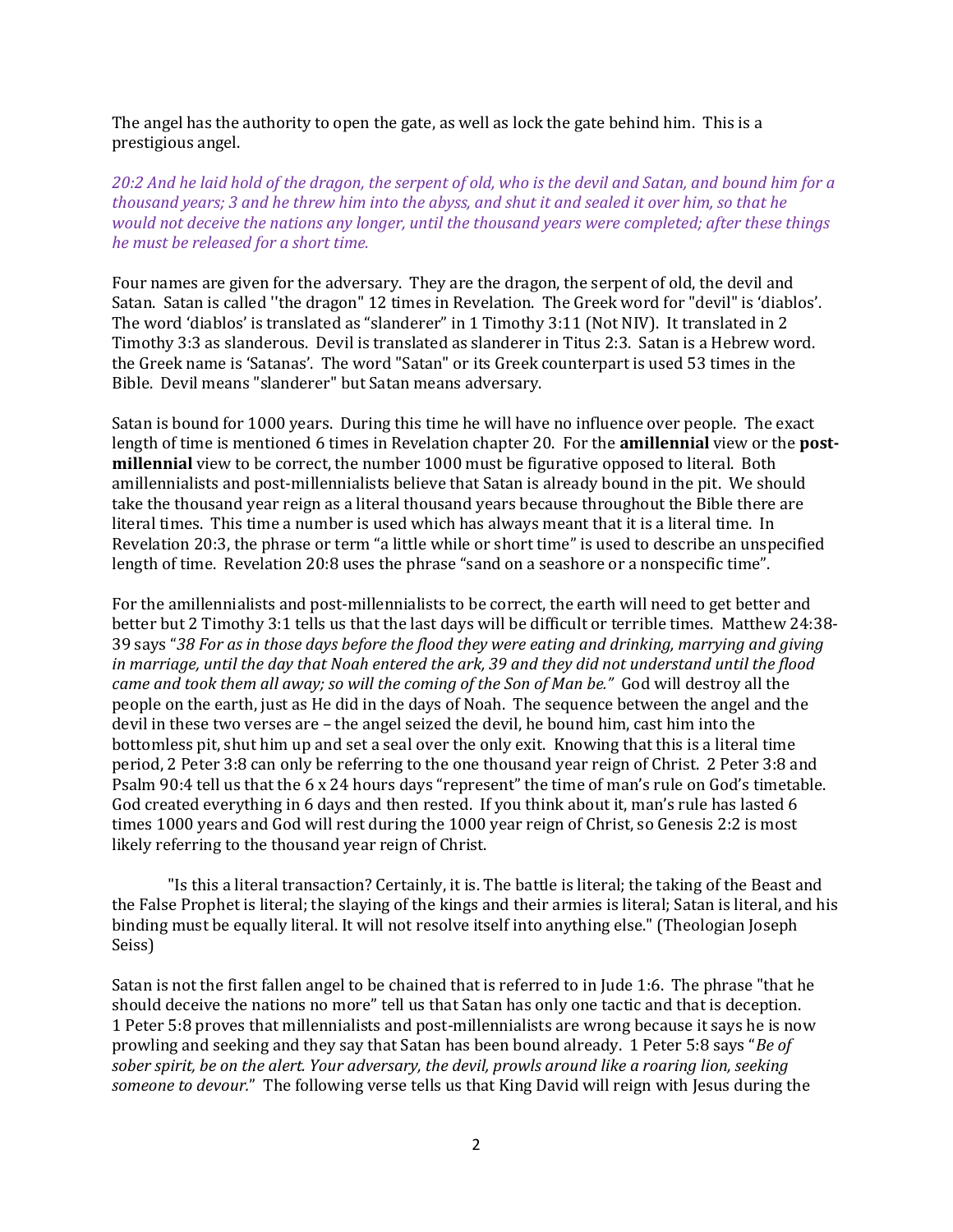thousand years, Jeremiah 30:9, Ezekiel 34:23-24, Ezekiel 37:21-28 and Hosea 3:5. Most people think that "people" are basically good. The millennium will show that they are not good.

20:4 Then I saw thrones, and they sat on them, and judgment was given to them. And I saw the souls of those who had been beheaded because of their testimony of Jesus and because of the word of God, and those who had not worshiped the beast or his image, and had not received the mark on their forehead and on their hand; and they came to life and reigned with Christ for a thousand years.

John then saw thrones but who was sitting on the thrones. The verse only says "they". Revelation 4:4 says that it could be the twenty-four elders. Matthew 19:28 is talking about Jesus' disciples. 1 Corinthians 6:2-3 talks about the "saints". The final phrase in this sentence "judgment was given to them", suggests that the saints as given in 1 Corinthians 6:2-3 is correct. Timothy 2:12 says "If we endure, we will also reign with Him". Daniel 7:18 says "the saints of the Highest One will receive the kingdom". The verses in Timothy and Daniel confirm that it is most likely the saints. Next John sees "the souls of those who had been beheaded because of their testimony about Jesus and the word of God." They are the tribulation martyrs or saints. By mentioning them before the Tribulation, they could read this and gain strength and be encouraged by it. They suffered through a time where the Antichrist was in power. God wants no one to be left out. Revelation 13:7 tells us that "It was also" given to him to make war with the saints and to overcome them, and authority over every tribe and people and tongue and nation was given to him."

In their "Left Behind" series, Lahaye and Jenkins actually describe the people that refuse the mark of the beast being beheaded with guillotines.

20:5 The rest of the dead did not come to life until the thousand years were completed. This is the first resurrection. 6 Blessed and holy is the one who has a part in the first resurrection; over these the second death has no power, but they will be priests of God and of Christ and will reign with Him for a thousand years.

John 5:28-29 mentions two resurrections, one for the "good" and one for "evil". It says "Do not marvel at this; for an hour is coming, in which all who are in the tombs will hear His voice, 29 and will come forth; those who did the good deeds to a resurrection of life, those who committed the evil deeds to a resurrection of judgment."

'The 'first resurrection' is not an event but an order of resurrection including all the righteous who are raised from the dead before the millennial kingdom begins." (Walvoord)

Another name for the first resurrection is the Rapture. The saints/believers will be resurrected in the first resurrection or Rapture. The two resurrections are separated by the 1000 year reign of Christ. The second resurrection will occur at the judgment.

We should NOT want to be part of the second resurrection because it means that we missed out on the Rapture and all that follows. Those in the second Resurrection will face judgment and damnation.

## Satan Freed, Doomed

20:7 When the thousand years are completed, Satan will be released from his prison,8 and will come out to deceive the nations which are in the four corners of the earth, Gog and Magog, to gather them together for the war; the number of them is like the sand of the seashore.